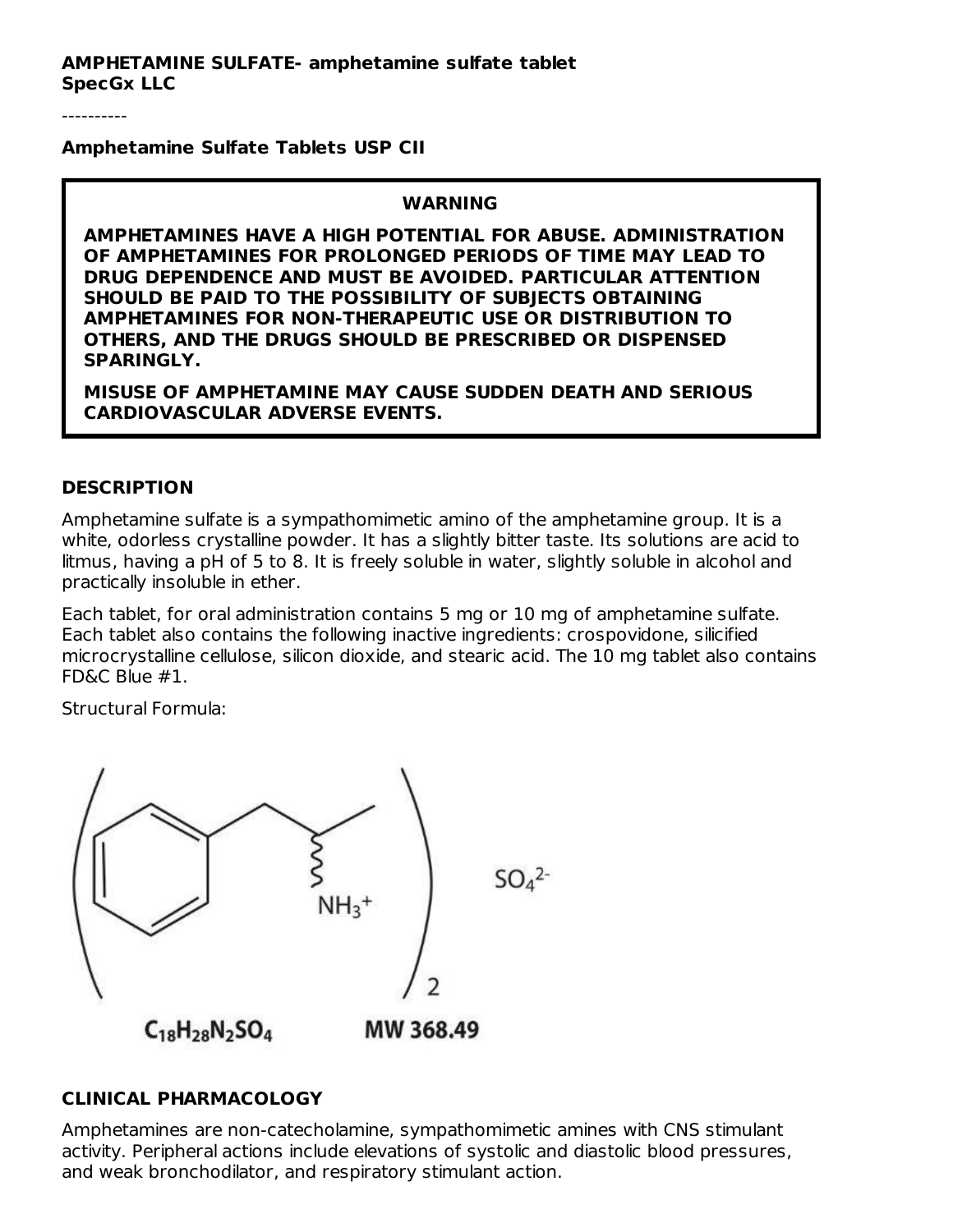Amphetamine, as the racemic form, differs from dextroamphetamine in a number of ways. The l-isomer is more potent than the d-isomer in cardiovascular activity, but much less potent in causing CNS excitatory effects. The racemic mixture also is less effective as an appetite suppressant when compared to dextroamphetamine. There is neither specific evidence which clearly establishes the mechanism whereby amphetamines produce mental and behavioral effects in children, nor conclusive evidence regarding how those effects relate to the condition of the central nervous system.

Drugs in this class used in obesity are commonly known as "anorectics" or "anorexigenics." It has not been established, however, that the action of such drugs in treating obesity is primarily one of appetite suppression. Other central nervous system actions or metabolic effects, may be involved, for example. Adult obese subjects instructed in dietary management and treated with "anorectic" drugs lose more weight on the average than these treated with placebo and diet, as determined in relatively short-term clinical trials.

The magnitude of increased weight loss of drug-treated patients over placebo-treated patients is only a fraction of a pound a week. The rate of weight loss is greatest in the first weeks of therapy for both drug and placebo subjects and tends to decrease in succeeding weeks. The origins of the increased weight loss due to the various possible drug effects are not established. The amount of weight loss associated with the use of an "anorectic" drug varies from trial to trial, and the increased weight loss appears to be related in part to variables other than the drug prescribed, such as the physicianinvestigator, the population treated, and the diet prescribed. Studies do not permit conclusions as to the relative importance of the drug and nondrug factors on weight loss.

The natural history of obesity is measured in years, whereas the studies cited are restricted to few weeks duration; thus, the total impact of drug-induced weight loss over that of diet alone must be considered clinically limited.

# **INDICATIONS AND USAGE**

Amphetamine sulfate tablets are indicated for:

- 1. **Narcolepsy**
- 2. **Attention Deficit Disorder with Hyperactivity** as an integral part of a total treatment program which typically includes other remedial measures (psychological, educational, social) for a stabilizing effect in children with behavioral syndrome characterized by the following group of developmentally inappropriate symptoms: moderate to severe distractibility, short attention span, hyperactivity, emotional lability, and impulsivity. The diagnosis of the syndrome should not be made with finality when these symptoms are only of comparatively recent origin. Nonlocalizing (soft) neurological signs, learning disability, and abnormal EEG may or may not be present, and a diagnosis of central nervous system dysfunction may or not be warranted.
- 3. **Exogenous Obesity** as a short term (a few weeks) adjunct in a regimen of weight reduction based on caloric restriction for patients refractory to alternative therapy, e.g., repeated diets, group programs, and other drugs. The limited usefulness of amphetamines (see **CLINICAL PHARMACOLOGY**) should be weighed against possible risks inherent in use of the drug, such as those described below.

# **CONTRAINDICATIONS**

Advanced arteriosclerosis, symptomatic cardiovascular disease, moderate to severe hypertension, hyperthyroidism, known hypersensitivity or idiosyncrasy to the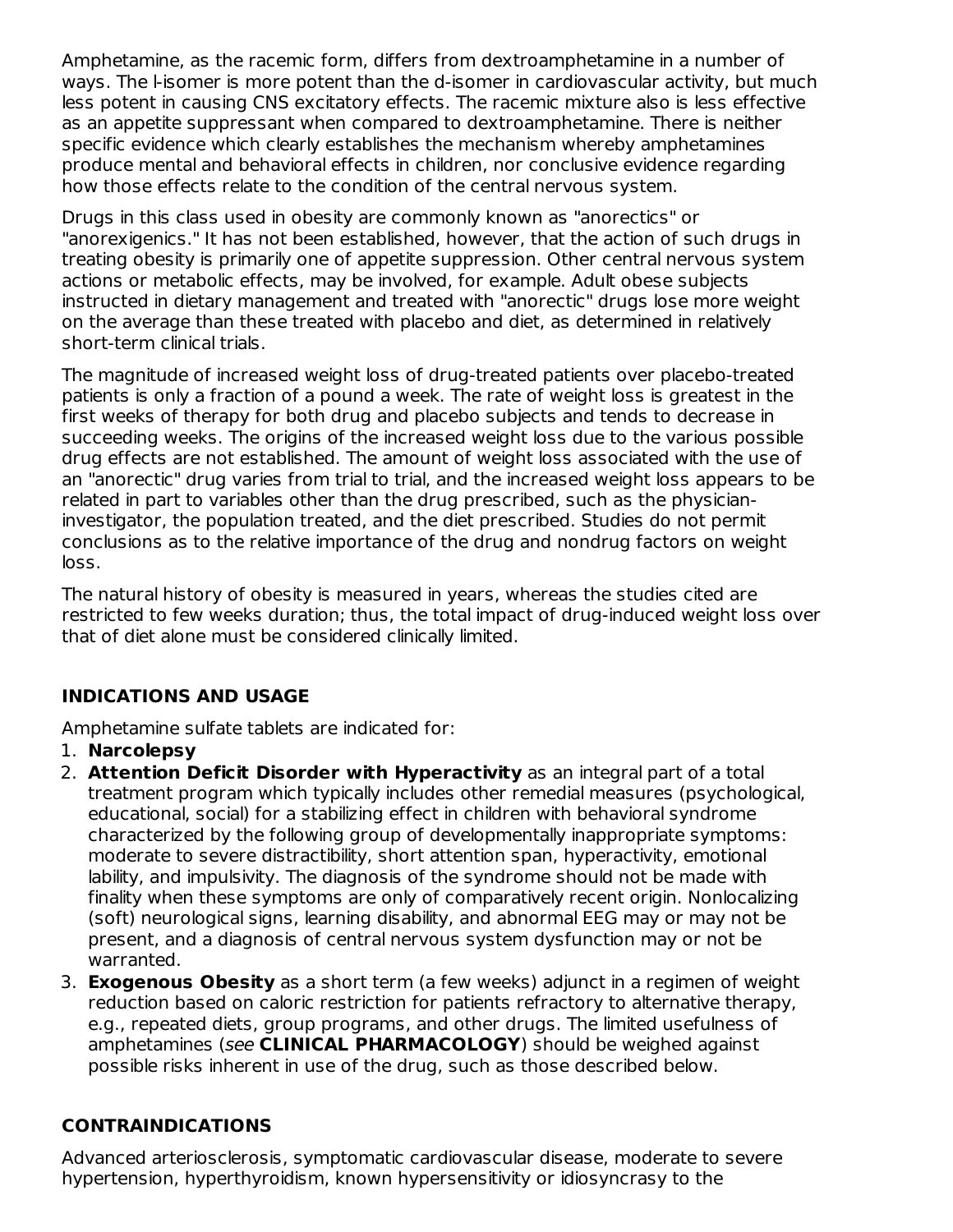sympathomimetic amines.

Agitated states.

Patients with a history of drug abuse.

During or within 14 days following the administration of monoamine oxidase inhibitors (hypertensive crises may result).

# **WARNINGS**

# **Serious Cardiovascular Events**

Sudden Death and Pre-Existing Structural Cardiac Abnormalities or Other Serious Heart Problems

# Children and Adolescents

Sudden death has been reported in association with CNS stimulant treatment at usual doses in children and adolescents with structural cardiac abnormalities or other serious heart problems. Although some serious heart problems alone carry an increased risk of sudden death, stimulant products generally should not be used in children or adolescents with known serious structural cardiac abnormalities, cardiomyopathy, serious heart rhythm abnormalities, or other serious cardiac problems that may place them at increased vulnerability to the sympathomimetic effects of a stimulant drug (see **CONTRAINDICATIONS**).

# Adults

Sudden deaths, stroke, and myocardial infarction have been reported in adults taking stimulant drugs at usual doses for ADHD. Although the role of stimulants in these adult cases is also unknown, adults have a greater likelihood than children of having serious structural cardiac abnormalities, cardiomyopathy, serious heart rhythm abnormalities, coronary artery disease, or other serious cardiac problems. Adults with such abnormalities should also generally not be treated with stimulant drugs (see **CONTRAINDICATIONS**).

Hypertension and Other Cardiovascular Conditions

Stimulant medications cause a modest increase in average blood pressure (about 2 to 4 mmHg) and average heart rate (about 3 to 6 bpm), and individuals may have larger increases. While the mean changes alone would not be expected to have short-term consequences, all patients should be monitored for larger changes in heart rate and blood pressure. Caution is indicated in treating patients whose underlying medical conditions might be compromised by increases in blood pressure or heart rate, e.g., those with pre-existing hypertension, heart failure, recent myocardial infarction, or ventricular arrhythmia (see **CONTRAINDICATIONS**).

Assessing Cardiovascular Status in Patients Being Treated with Stimulant Medications

Children, adolescents, or adults who are being considered for treatment with stimulant medications should have a careful history (including assessment for a family history of sudden death or ventricular arrhythmia) and physical exam to assess for the presence of cardiac disease, and should receive further cardiac evaluation if findings suggest such disease (e.g., electrocardiogram and echocardiogram). Patients who develop symptoms such as exertional chest pain, unexplained syncope, or other symptoms suggestive of cardiac disease during stimulant treatment should undergo a prompt cardiac evaluation.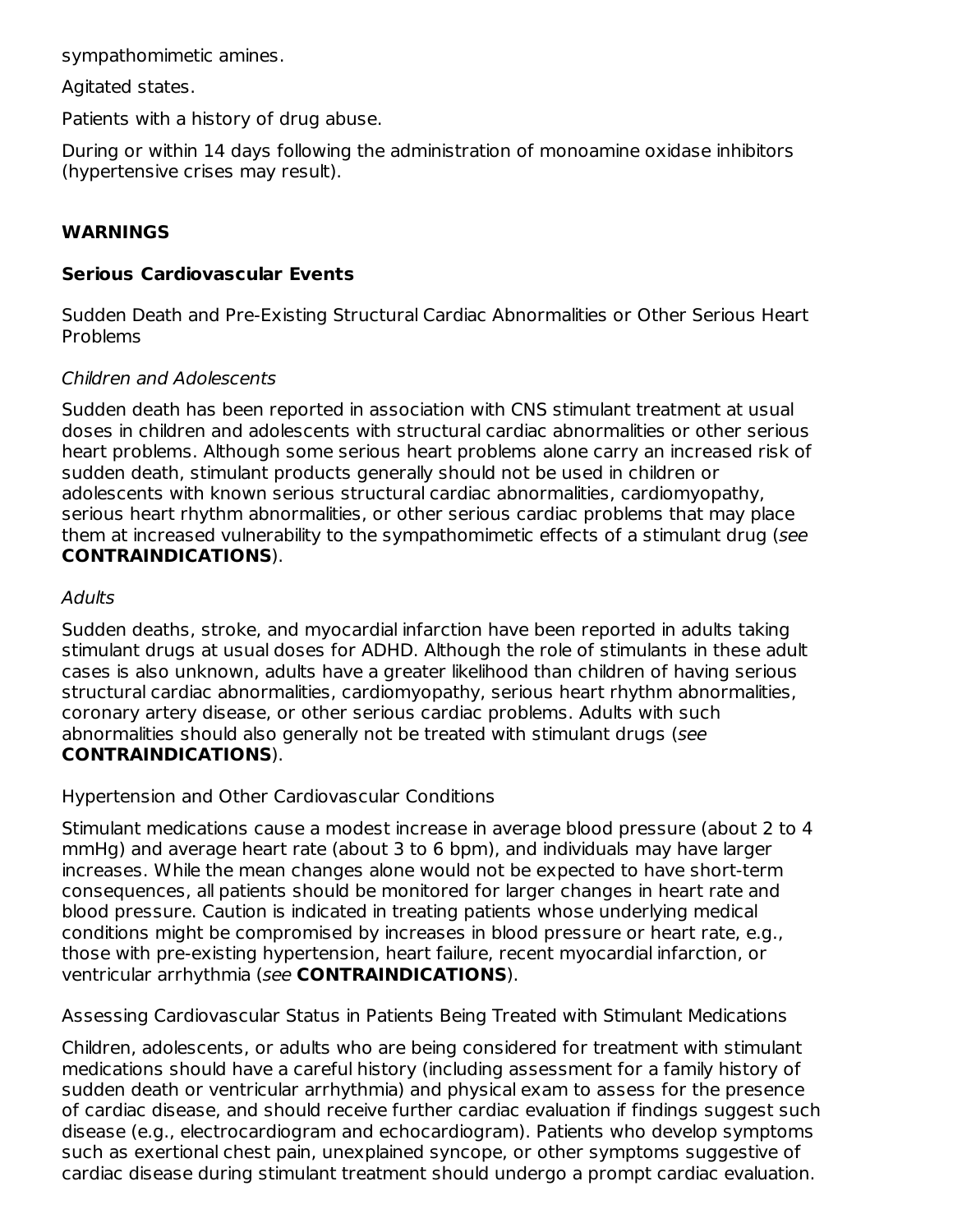# **Psychiatric Adverse Events**

## Pre-Existing Psychosis

Administration of stimulants may exacerbate symptoms of behavior disturbance and thought disorder in patients with a pre-existing psychotic disorder.

#### Bipolar Illness

Particular care should be taken in using stimulants to treat ADHD in patients with comorbid bipolar disorder because of concern for possible induction of a mixed/manic episode in such patients. Prior to initiating treatment with a stimulant, patients with comorbid depressive symptoms should be adequately screened to determine if they are at risk for bipolar disorder; such screening should include a detailed psychiatric history, including a family history of suicide, bipolar disorder, and depression.

#### Emergence of New Psychotic or Manic Symptoms

Treatment emergent psychotic or manic symptoms, e.g., hallucinations, delusional thinking, or mania in children and adolescents without a prior history of psychotic illness or mania can be caused by stimulants at usual doses. If such symptoms occur, consideration should be given to a possible causal role of the stimulant, and discontinuation of treatment may be appropriate. In a pooled analysis of multiple shortterm, placebo-controlled studies, such symptoms occurred in about 0.1% (4 patients with events out of 3482 exposed to methylphenidate or amphetamine for several weeks at usual doses) of stimulant-treated patients compared to 0 in placebo-treated patients.

## Aggression

Aggressive behavior or hostility is often observed in children and adolescents with ADHD, and has been reported in clinical trials and the postmarketing experience of some medications indicated for the treatment of ADHD. Although there is no systematic evidence that stimulants cause aggressive behavior or hostility, patients beginning treatment for ADHD should be monitored for the appearance of or worsening of aggressive behavior or hostility.

# **Long-Term Suppression of Growth**

Careful follow-up of weight and height in children ages 7 to 10 years who were randomized to either methylphenidate or non-medication treatment groups over 14 months, as well as in naturalistic subgroups of newly methylphenidate-treated and nonmedication treated children over 36 months (to the ages of 10 to 13 years), suggests that consistently medicated children (i.e., treatment for 7 days per week throughout the year) have a temporary slowing in growth rate (on average, a total of about 2 cm less growth in height and 2.7 kg less growth in weight over 3 years), without evidence of growth rebound during this period of development. Published data are inadequate to determine whether chronic use of amphetamines may cause a similar suppression of growth, however, it is anticipated that they likely have this effect as well. Therefore, growth should be monitored during treatment with stimulants, and patients who are not growing or gaining height or weight as expected may need to have their treatment interrupted.

# **Seizures**

There is some clinical evidence that stimulants may lower the convulsive threshold in patients with prior history of seizures, in patients with prior EEG abnormalities in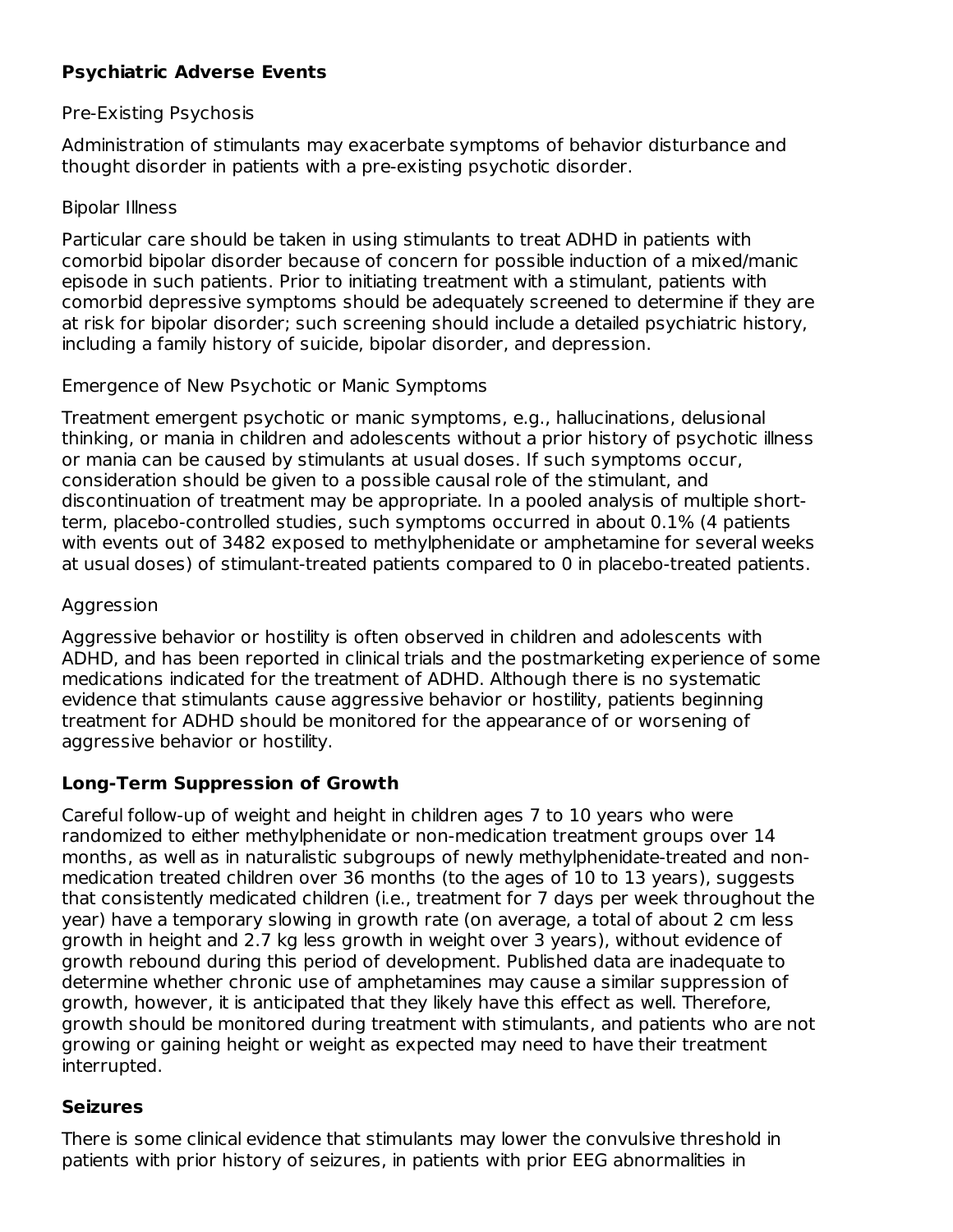absence of seizures, and, very rarely, in patients without a history of seizures and no prior EEG evidence of seizures. In the presence of seizures, the drug should be discontinued.

# **Peripheral Vasculopathy, Including Raynaud's Phenomenon**

Stimulants, including amphetamine sulfate tablets, used to treat ADHD are associated with peripheral vasculopathy, including Raynaud's phenomenon. Signs and symptoms are usually intermittent and mild; however, very rare sequelae include digital ulceration and/or soft tissue breakdown. Effects of peripheral vasculopathy, including Raynaud's phenomenon, were observed in post-marketing reports at different times and at therapeutic doses in all age groups throughout the course of treatment. Signs and symptoms generally improve after reduction in dose or discontinuation of drug. Careful observation for digital changes is necessary during treatment with ADHD stimulants. Further clinical evaluation (e.g., rheumatology referral) may be appropriate for certain patients.

## **Serotonin Syndrome**

Serotonin syndrome, a potentially life-threatening reaction, may occur when amphetamines are used in combination with other drugs that affect the serotonergic neurotransmitter systems such as monoamine oxidase inhibitors (MAOIs), selective serotonin reuptake inhibitors (SSRIs), serotonin norepinephrine reuptake inhibitors (SNRIs), triptans, tricyclic antidepressants, fentanyl, lithium, tramadol, tryptophan, buspirone, and St. John's Wort (see **DRUG INTERACTIONS**). Amphetamines and amphetamine derivatives are known to be metabolized, to some degree, by cytochrome P450 2D6 (CYP2D6) and display minor inhibition of CYP2D6 metabolism (see **CLINICAL PHARMACOLOGY**). The potential for a pharmacokinetic interaction exists with the coadministration of CYP2D6 inhibitors which may increase the risk with increased exposure to amphetamine sulfate tablets. In these situations, consider an alternative nonserotonergic drug or an alternative drug that does not inhibit CYP2D6 (see **DRUG INTERACTIONS**).

Serotonin syndrome symptoms may include mental status changes (e.g., agitation, hallucinations, delirium, and coma), autonomic instability (e.g., tachycardia, labile blood pressure, dizziness, diaphoresis, flushing, hyperthermia), neuromuscular symptoms (e.g., tremor, rigidity, myoclonus, hyperreflexia, incoordination), seizures, and/or gastrointestinal symptoms (e.g., nausea, vomiting, diarrhea).

Concomitant use of amphetamine sulfate tablets with MAOI drugs is contraindicated (see **CONTRAINDICATIONS**).

Discontinue treatment with amphetamine sulfate tablets and any concomitant serotonergic agents immediately if the above symptoms occur, and initiate supportive symptomatic treatment. If concomitant use of amphetamine sulfate tablets with other serotonergic drugs or CYP2D6 inhibitors is clinically warranted, initiate amphetamine sulfate tablets with lower doses, monitor patients for the emergence of serotonin syndrome during drug initiation or titration, and inform patients of the increased risk for serotonin syndrome.

# **Visual Disturbance**

Difficulties with accommodation and blurring of vision have been reported with stimulant treatment.

#### **PRECAUTIONS**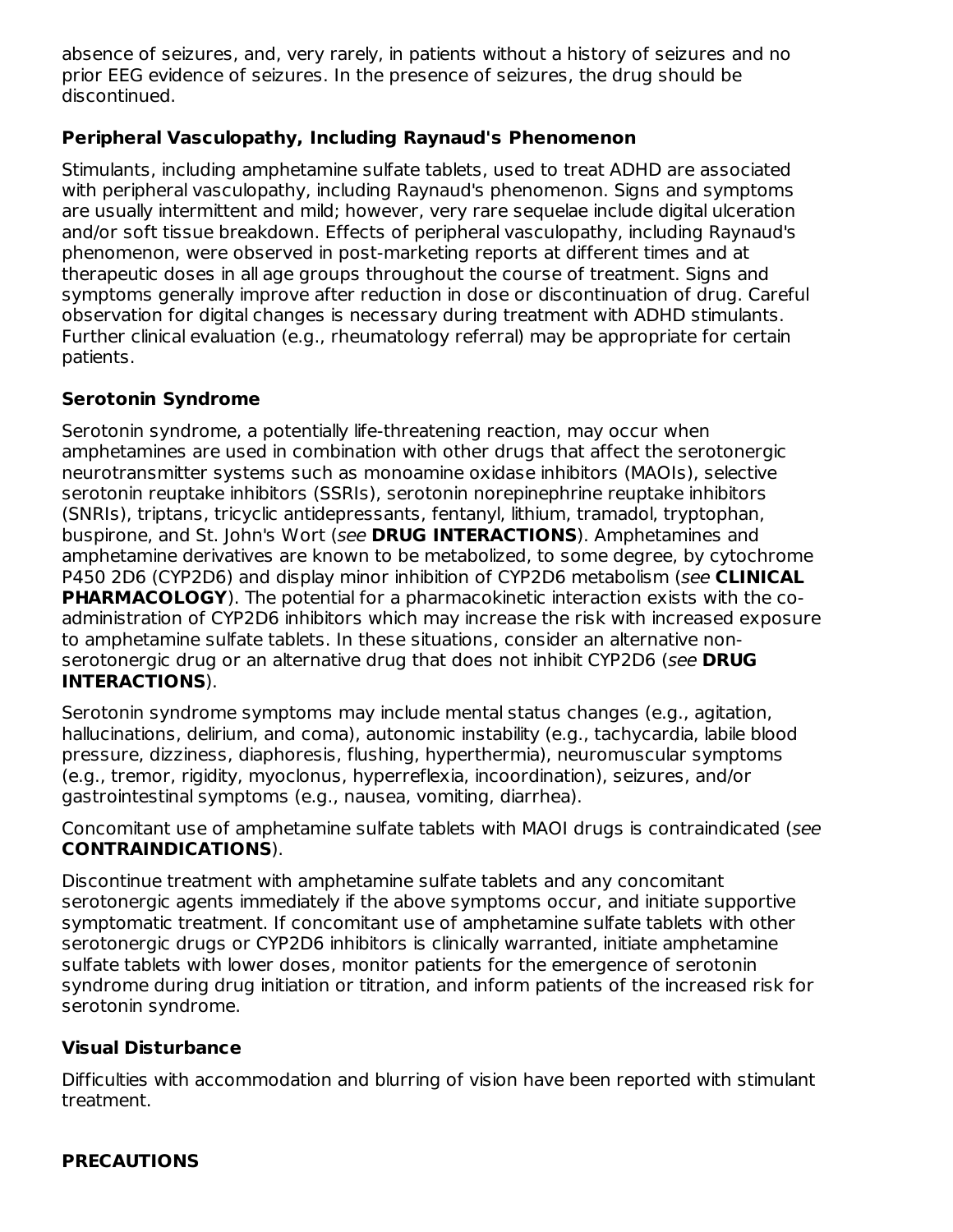# **General**

Caution is to be exercised in prescribing amphetamines for patients with even mild hypertension.

The least amount feasible should be prescribed or dispensed at one time in order to minimize the possibility of overdosage.

# **Information for Patients**

Amphetamines may impair the ability of the patient to engage in potentially hazardous activities such as operating machinery or vehicle; the patient should therefore be cautioned accordingly.

Circulation problems in fingers and toes [Peripheral vasculopathy, including Raynaud's phenomenon]

- Instruct patients beginning treatment with amphetamine sulfate tablets about the risk of peripheral vasculopathy, including Raynaud's phenomenon, and associated signs and symptoms: fingers or toes may feel numb, cool, painful, and/or may change color from pale, to blue, to red.
- Instruct patients to report to their physician any new numbness, pain, skin color change, or sensitivity to temperature in fingers or toes.
- **Instruct patients to call their physician immediately with any signs of unexplained wounds appearing on fingers or toes while taking amphetamine sulfate tablets.**
- Further clinical evaluation (e.g., rheumatology referral) may be appropriate for certain patients.

# **Drug Interactions**

# Acidifying Agents

Gastrointestinal acidifying agents (guanethidine, reserpine, glutamic acid HCl, ascorbic acid, fruit juices, etc.) lower absorption of amphetamines. Urinary acidifying agents (ammonium chloride, sodium acid phosphate, etc.) increase concentration of the ionized species of the amphetamine molecule, thereby increasing urinary excretion. Both groups of agents lower blood levels and efficacy of amphetamines.

#### Adrenergic Blockers

Adrenergic blockers are inhibited by amphetamines.

# Alkalinizing Agents

Gastrointestinal alkalinizing agents (sodium bicarbonate, etc.) increase absorption of amphetamines. Urinary alkalinizing agents (acetazolamide, some thiazides) increase the concentration of the non-ionized species of the amphetamine molecule, thereby decreasing urinary excretion. Both groups of agents increase blood levels and therefore potentiate the action of amphetamines.

# Antidepressants Tricyclic

Amphetamines may enhance the activity of tricyclic or sympathomimetic agents; damphetamine with desipramine or protriptyline and possibly other tricyclics cause striking and sustained increases in the concentration of d-amphetamine in the brain; cardiovascular effects can be potentiated.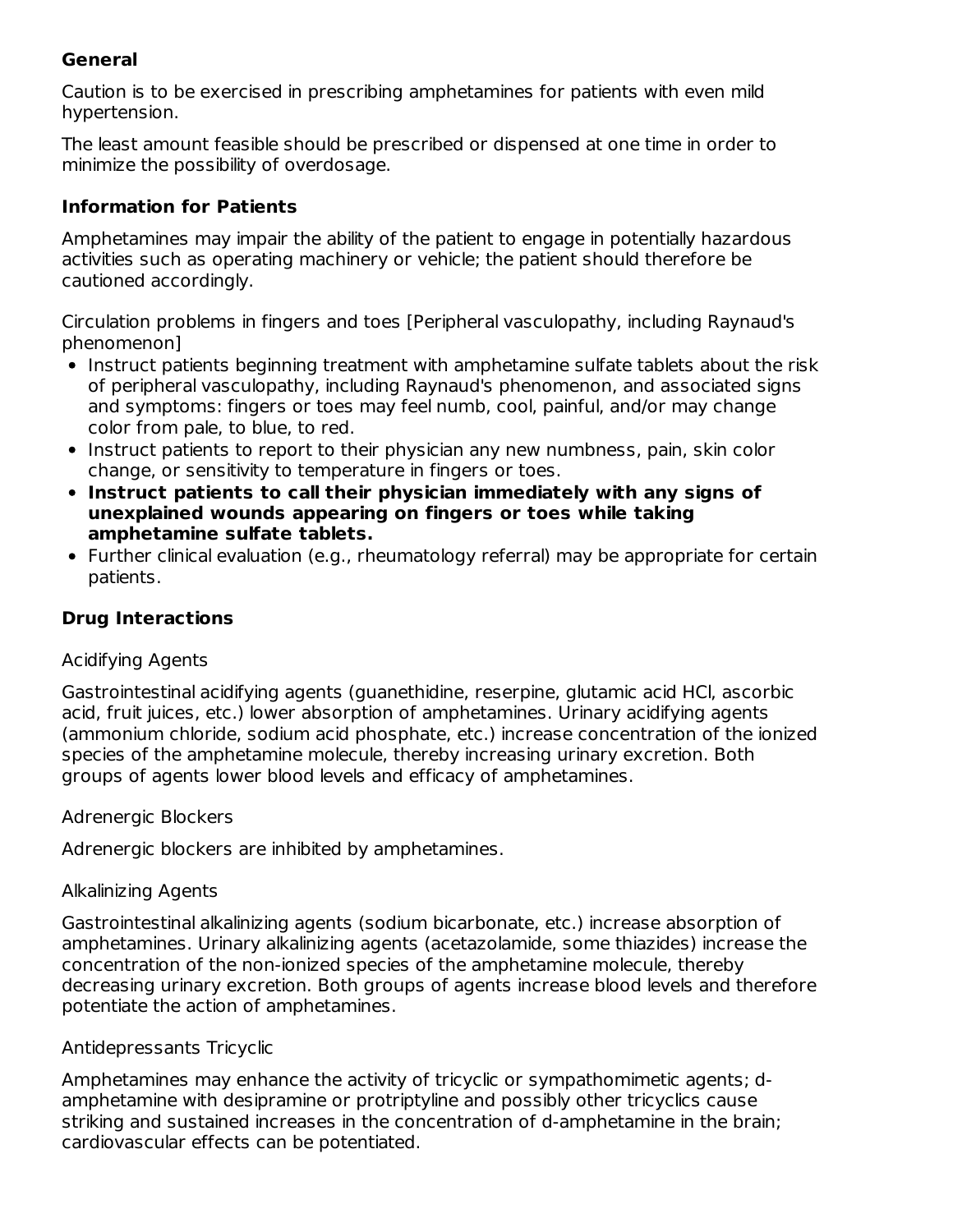## CYP2D6 Inhibitors

The concomitant use of amphetamine sulfate tablets and CYP2D6 inhibitors may increase the exposure of amphetamine sulfate tablets compared to the use of the drug alone and increase the risk of serotonin syndrome. Initiate with lower doses and monitor patients for signs and symptoms of serotonin syndrome particularly during amphetamine sulfate tablets initiation and after a dosage increase. If serotonin syndrome occurs, discontinue amphetamine sulfate tablets and the CYP2D6 inhibitor (see **WARNINGS** and **OVERDOSAGE**). Examples of CYP2D6 Inhibitors include paroxetine and fluoxetine (also serotonergic drugs), quinidine, ritonavir.

## Serotonergic Drugs

The concomitant use of amphetamine sulfate tablets and serotonergic drugs increases the risk of serotonin syndrome. Initiate with lower doses and monitor patients for signs and symptoms of serotonin syndrome, particularly during amphetamine sulfate tablets initiation or dosage increase. If serotonin syndrome occurs, discontinue amphetamine sulfate tablets and the concomitant serotonergic drug(s) (see **WARNINGS** and **PRECAUTIONS**). Examples of serotonergic drugs include selective serotonin reuptake inhibitors (SSRI), serotonin norepinephrine reuptake inhibitors (SNRI), triptans, tricyclic antidepressants, fentanyl, lithium, tramadol, tryptophan, buspirone, St. John's Wort.

#### MAO Inhibitors

MAOI antidepressants, as well as a metabolic of furazolidone, slow amphetamine metabolism. This slowing potentiates amphetamines, increasing their effect on the release of norepinephrine and other monoamines from adrenergic nerve endings; this can cause headaches and other signs of hypertensive crisis. A variety of neurological toxic effects and malignant hyperpyrexia can occur, sometimes with fatal results.

#### Antihistamines

Amphetamines may counteract the sedative effect of antihistamines.

#### Antihypertensives

Amphetamines may antagonize the hypotensive effects of antihypertensives.

#### Chlorpromazine

Chlorpromazine blocks dopamine and norepinephrine reuptake, thus inhibiting the central stimulant effects of amphetamine, and can be used to treat amphetamine poisoning.

#### Ethosuximide

Amphetamines may delay intestinal absorption of ethosuximide.

# Haloperidol

Haloperidol blocks dopamine and norepinephrine reuptake, thus inhibiting the central stimulant effects of amphetamines.

# Lithium Carbonate

The antiobesity and stimulatory effects of amphetamines may be inhibited by lithium carbonate.

# Meperidine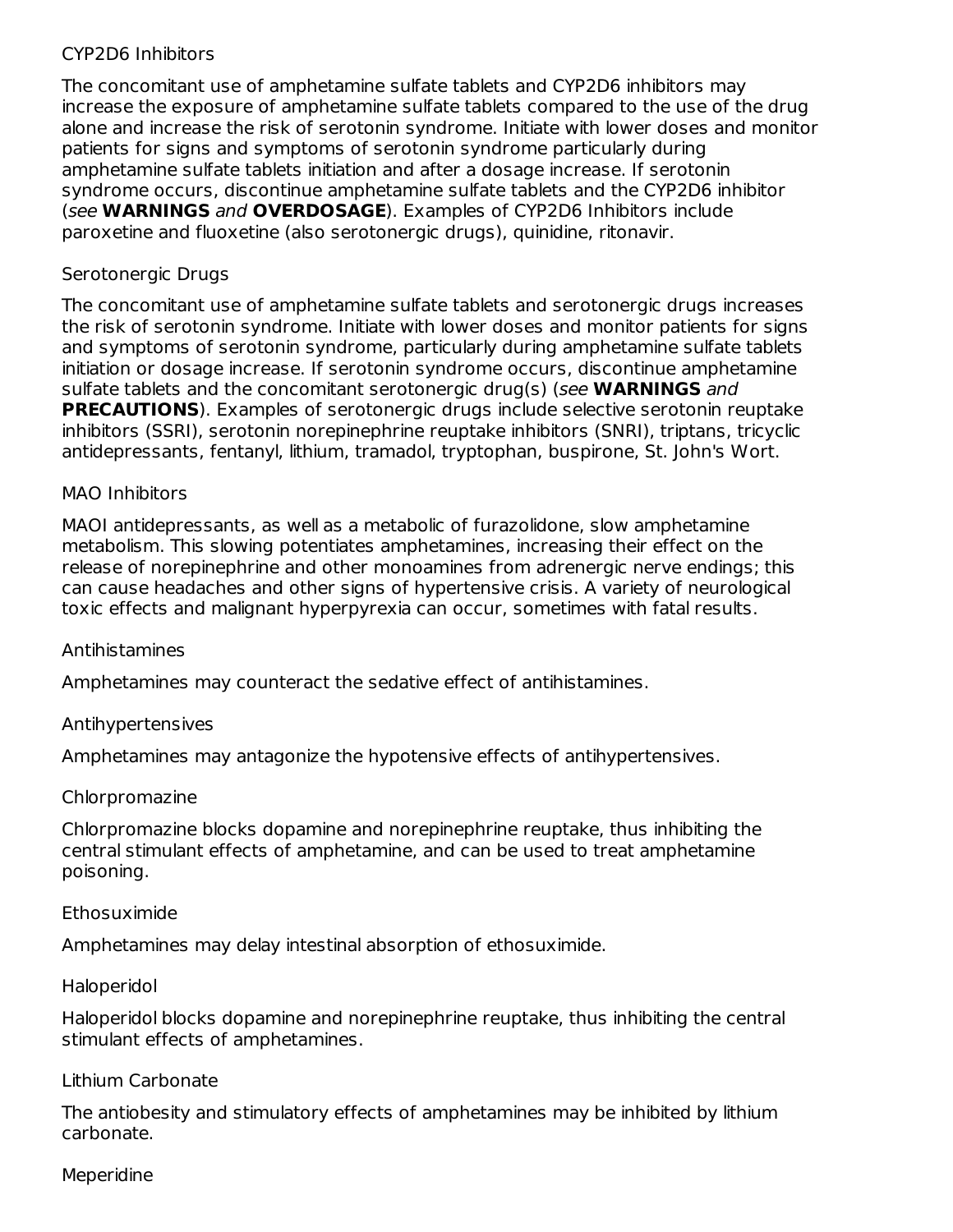Amphetamines potentiate the analgesic effect of meperidine.

#### Methenamine Therapy

Urinary excretion of amphetamines is increased, and efficacy is reduced by acidifying agents used in methenamine therapy.

Norepinephrine

Amphetamines enhance the adrenergic effect of norepinephrine.

## Phenobarbital

Amphetamines may delay intestinal absorption of phenobarbital. Co-administration of phenobarbital may produce a synergistic anticonvulsant action.

## Phenytoin

Amphetamines may delay intestinal absorption of phenytoin; co-administration of phenytoin may produce a synergistic anticonvulsant action.

## Propoxyphene

In cases of propoxyphene overdosage, amphetamine CNS stimulation is potentiated and fatal convulsions can occur.

## Veratrum Alkaloids

Amphetamines inhibit the hypotensive effect of veratrum alkaloids.

# **Drug/Laboratory Test Interactions**

Amphetamines can cause a significant elevation in plasma corticosteroid levels. This increase is greatest in the evening. Amphetamines may interfere with urinary steroid determinations.

# **Carcinogenesis/Mutagenesis**

Mutagenicity studies and long term studies in animals to determine the carcinogenic potential of amphetamine sulfate have not been performed.

# **Pregnancy**

# Teratogenic Effects

Dextroamphetamine sulfate has been shown to have embryotoxic and teratogenic effects when administered to A/Jax mice and C57BL mice in doses approximately 41 times the maximum human dose. Embryotoxic effects were not seen in New Zealand white rabbits given the drug in doses 7 times the human dose nor in rats given 12.5 times the maximum human dose. There are no adequate and well-controlled studies in pregnant women. Amphetamine sulfate tablets should be used during pregnancy only if the potential benefit justifies the potential risk to the fetus.

# Nonteratogenic Effects

Infants born to mothers dependent on amphetamines have an increased risk of premature delivery and low birth weight. Also, these infants may experience symptoms of withdrawal as demonstrated by dysphoria, including agitation, and significant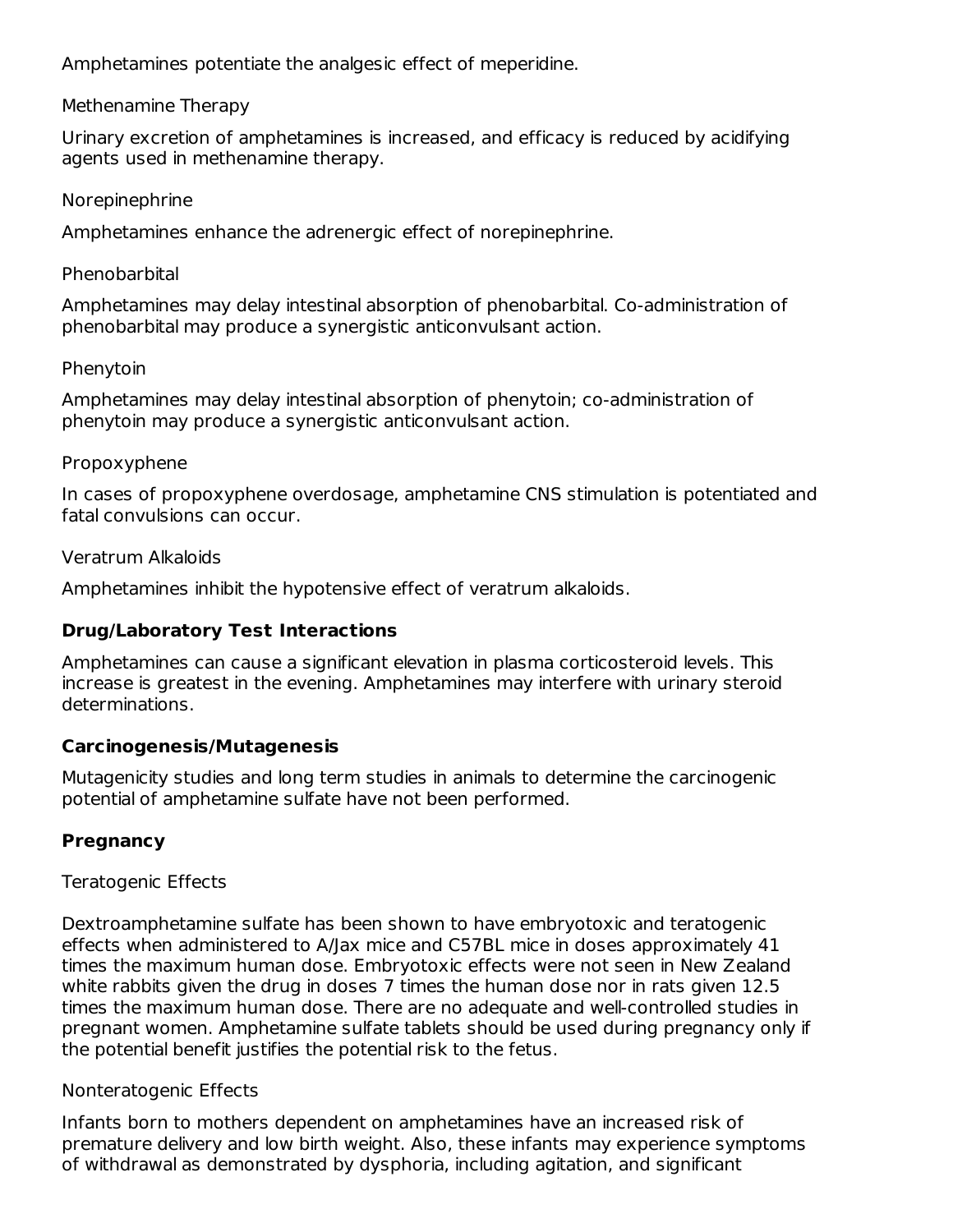lassitude.

# **Nursing Mothers**

Amphetamines are excreted in human milk. Mothers taking amphetamines should be advised to refrain from nursing.

## **Pediatric Use**

Long-term effects of amphetamines in children have not been well established.

Amphetamines are not recommended for use as anorectic agents in children under 12 years of age, or in children under 3 years of age with Attention Deficit Disorder with Hyperactivity described under INDICATIONS AND USAGE.

Clinical experience suggests that in psychotic children, administration of amphetamines may exacerbate symptoms of behavior disturbance and thought disorder.

Amphetamines have been reported to exacerbate motor and phonic tics and Tourette's syndrome. Therefore clinical evaluation for tics and Tourette's syndrome in children and their families should precede use of stimulant medications.

Data is inadequate to determine whether chronic administration of amphetamines may be associated with growth inhibition; therefore growth should be monitored during treatment. Drug treatment is not indicated in all cases of Attention Deficit Disorder with Hyperactivity and should be considered only in light of the complete history and evaluation of the child. The decision to prescribe amphetamines should depend on the physician's assessment of the chronicity and severity of the child's symptoms and their appropriateness for his/her age. Prescription should not depend solely on the presence of one or more of the behavioral characteristics.

When these symptoms are associated with acute stress reactions, treatment with amphetamines is usually not indicated.

# **ADVERSE REACTIONS**

#### **Cardiovascular**

Palpitations, tachycardia, elevation of blood pressure. There have been isolated reports of cardiomyopathy associated with chronic amphetamine use.

#### **Central Nervous System**

Psychotic episodes at recommended doses (rare), overstimulation, restlessness, dizziness, insomnia, euphoria, dyskinesia, dysphoria, tremor, headache, exacerbation of motor and phonic tics and Tourette's syndrome.

#### **Gastrointestinal**

Dryness of the mouth, unpleasant taste, diarrhea, constipation, intestinal ischemia and other gastrointestinal disturbances. Anorexia and weight loss may occur as undesirable effects when amphetamines are used for other than the anorectic effect.

#### **Allergic**

Urticaria

#### **Endocrine**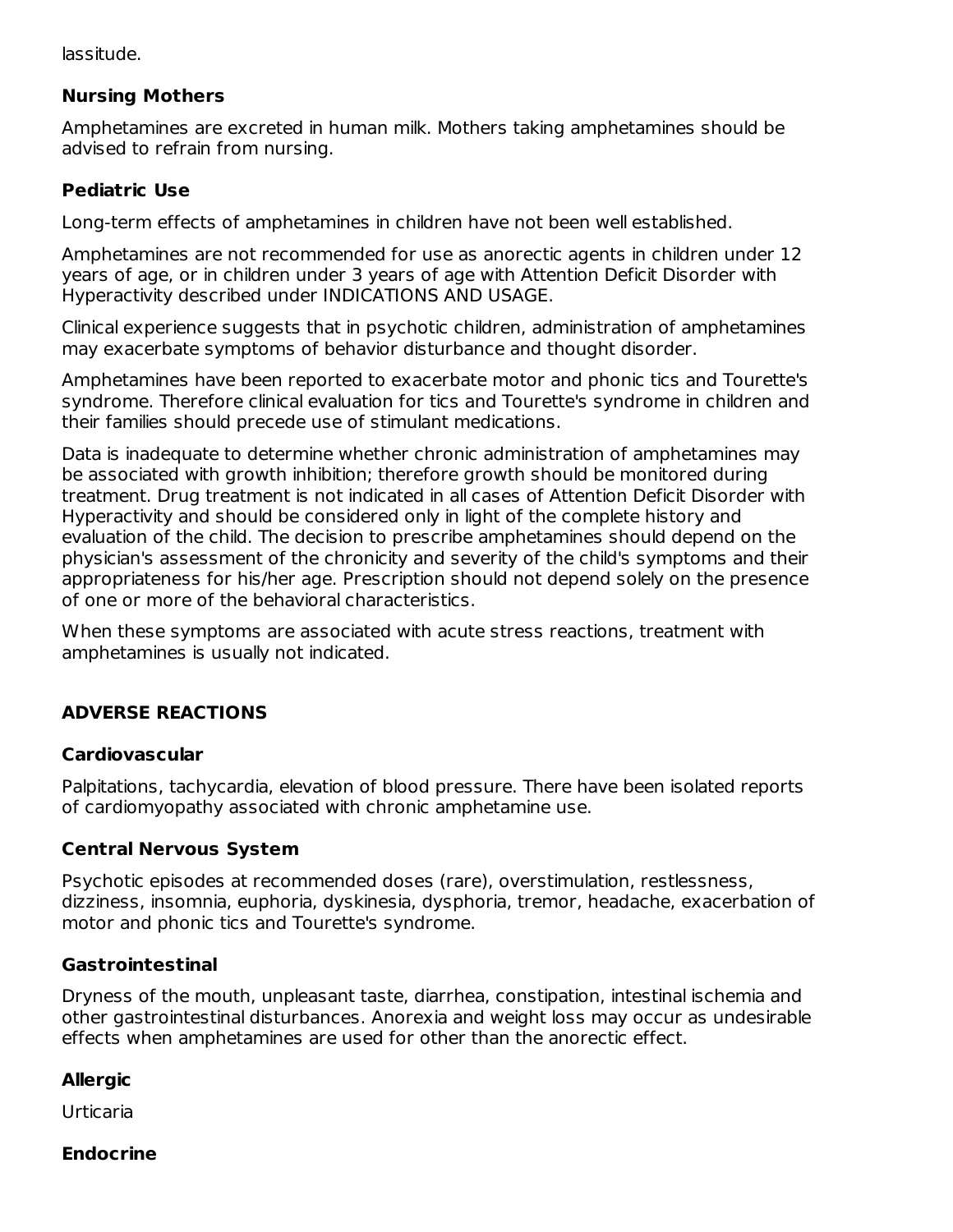Impotence, changes in libido, and frequent or prolonged erections.

# **Musculoskeletal**

Rhabdomyolysis

# **DRUG ABUSE AND DEPENDENCE**

Amphetamine sulfate tablets are a Schedule II controlled substance. Amphetamines have been extensively abused. Tolerance, extreme psychological dependence, and severe social disability have occurred. There are reports of patients who have increased the dosage to many times the recommended. Abrupt cessation following prolonged high dosage administration results in extreme fatigue and mental depression; changes are also noted on the sleep EEG. Manifestations of chronic intoxication with amphetamines include severe dermatosis, marked insomnia, irritability, hyperactivity and personality changes. The most severe manifestation of chronic intoxication is psychosis, often clinically indistinguishable from schizophrenia. This is rare with oral amphetamines.

# **OVERDOSAGE**

Individual patient response to amphetamines varies widely. While toxic symptoms occasionally occur as an idiosyncrasy at doses as low as 2 mg, they are rare with doses of less than 15 mg; 30 mg can produce severe reactions, yet doses of 400 to 500 mg are not necessarily fatal.

In rats, the oral  $LD_{50}$  of dextroamphetamine sulfate is  $96.8$  mg/kg.

# **Symptoms**

Manifestations of acute overdosage with amphetamines include restlessness, tremor, hyperreflexia, rhabdomyolysis, rapid respiration, hyperpyrexia, confusion, assaultiveness, hallucinations, panic states. Fatigue and depression usually follow the central stimulation. Cardiovascular effects include arrhythmias, hypertension, or hypotension and circulatory collapse. Gastrointestinal symptoms include nausea, vomiting, diarrhea, and abdominal cramps. Fatal poisoning is usually preceded by convulsions and coma.

# **Treatment**

Management of acute amphetamine intoxication is largely symptomatic and includes gastric lavage and sedation with a barbiturate. Experience with hemodialysis or peritoneal dialysis is inadequate to permit recommendation in this regard. Acidification of the urine increases amphetamine excretion. If acute, severe hypertension complicates amphetamine overdosage, administration of intravenous phentolamine has been suggested. However, a gradual drop in blood pressure will usually result when sufficient sedation has been achieved. Chlorpromazine antagonizes the central stimulant effects of amphetamines and can be used to treat amphetamine intoxication.

# **DOSAGE AND ADMINISTRATION**

Regardless of indication, amphetamine should be administered at the lowest effective dosage and dosage should be individually adjusted. Late evening doses should be avoided because of resulting insomnia.

#### **Narcolepsy**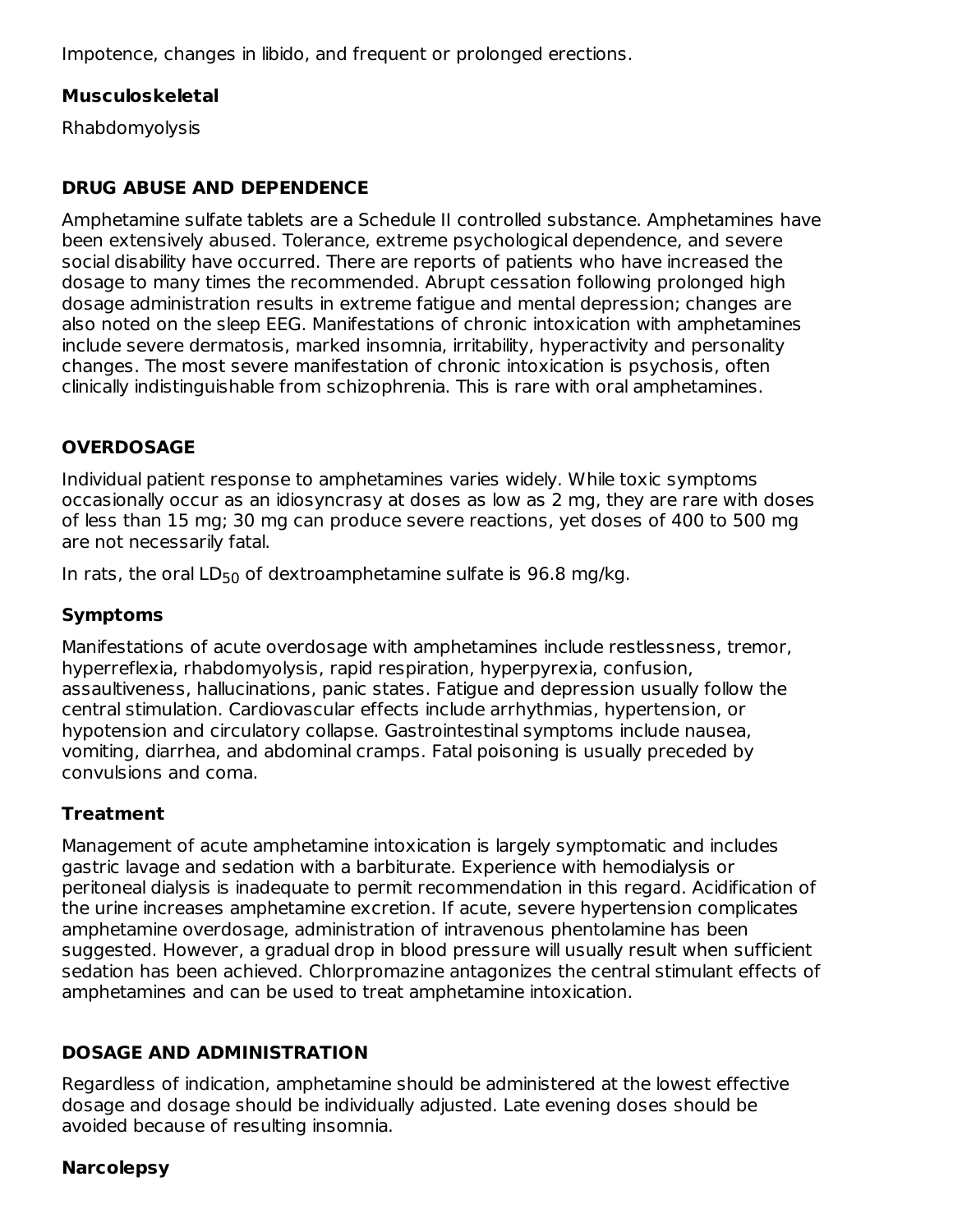Usual dose is 5 to 60 milligrams per day in divided doses depending on the individual patient response.

Narcolepsy seldom occurs in children under 12 years of age; however, when it does, amphetamine sulfate tablets may be used. The suggested initial dose for patients aged 6 to 12 is 5 mg daily; daily dose may be raised in increments of 5 mg at weekly intervals until optimal response obtained. In patients 12 years of age and older, start with 10 mg daily; daily dosage may be raised in increments of 10 mg at weekly intervals until optimal response is obtained. If bothersome adverse reactions appear (e.g., insomnia or anorexia) dosage should be reduced. Give the first dose on awakening; additional doses (5 or 10 mg) at intervals of 4 to 6 hours.

#### **Attention Deficit Disorder with Hyperactivity**

Not recommended for children under 3 years of age.

In children from 3 to 5 years of age, start with 2.5 mg daily; daily dosage may be raised in increments of 2.5 mg at weekly intervals until optimal response is obtained.

In children 6 years of age or older, start with 5 mg once or twice daily; daily dosage may be raised in increments of 5 mg at weekly intervals until optimal response is obtained. Only in rare cases will it be necessary to exceed a total of 40 milligrams per day.

With tablets give first dose on awakening; additional doses (1 to 2) at intervals of 4 to 6 hours.

Where possible, drug administration should be interrupted occasionally to determine if there is a recurrence of behavioral symptoms sufficient to require continued therapy.

#### **Exogenous Obesity**

Usual dosage is up to 30 mg daily, taken in divided doses of 5 to 10 mg, 30 to 60 minutes before meals.

Not recommended for this use in children under 12 years of age.

#### **HOW SUPPLIED**

Amphetamine Sulfate Tablets USP are supplied as follows:

**5 mg:** White, round tablet, debossed "M" on one side, and "5" with a score on the other side in bottles of 100 tablets, NDC 0406-1219-01.

**10 mg:** Blue, round tablet, debossed "M" on one side, and "10" with double scores on the other side in bottles of 100 tablets, NDC 0406-1220-01.

Store at 20° to 25°C (68° to 77°F). [See USP Controlled Room Temperature.] Dispense in a well-closed container as defined in the USP.

Mallinckrodt, the "M" brand mark and the Mallinckrodt Pharmaceuticals logo are trademarks of a Mallinckrodt company.

© 2021 Mallinckrodt.

Manufactured by: SpecGx LLC Webster Groves, MO 63119 USA

Revised: 12/2021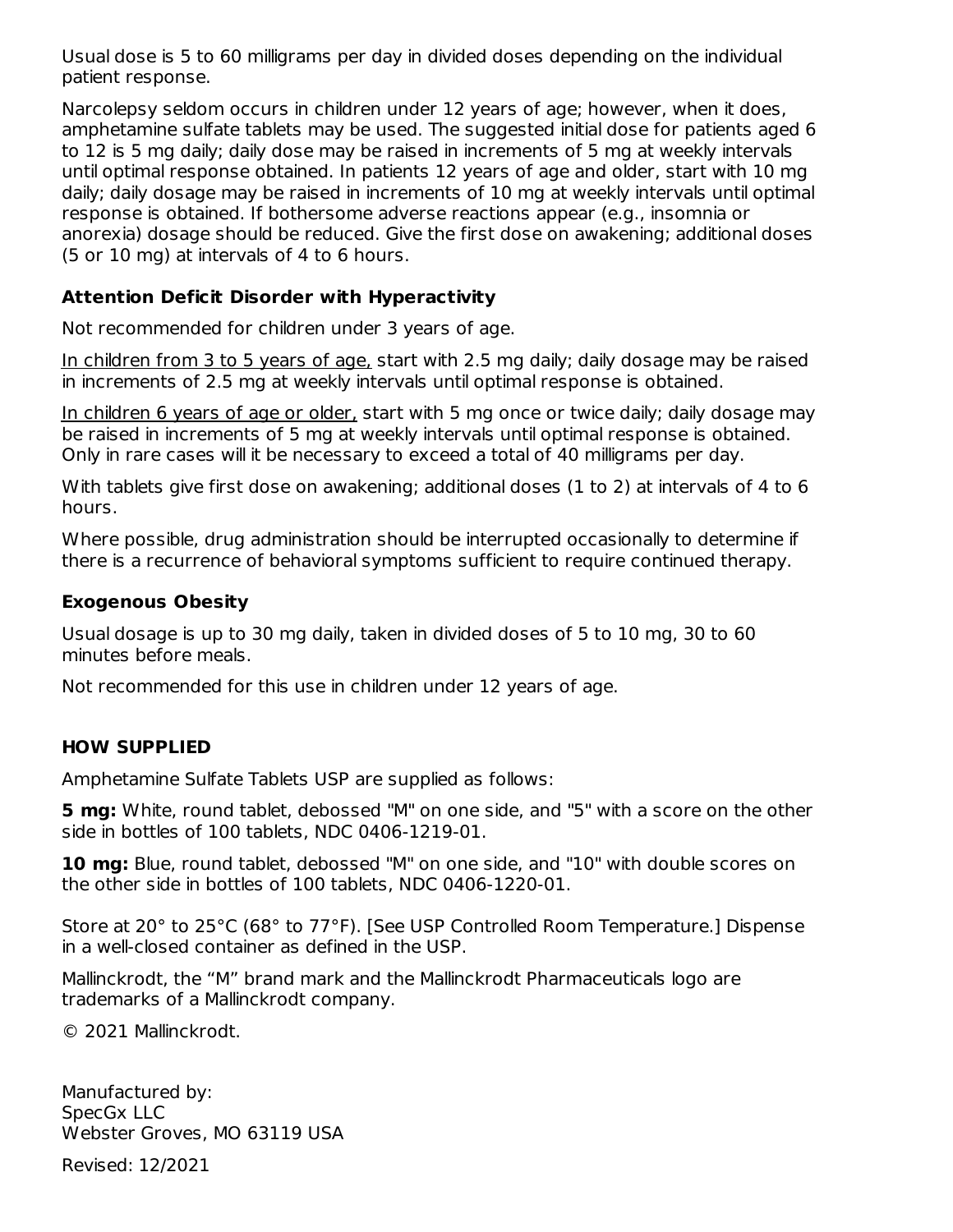# **Mallinckrodt™**

Pharmaceuticals

An electronic copy of this medication guide can be obtained from www.mallinckrodt.com/Medguide/MG20A13.pdf or by calling 1-800-778-7898 for alternate delivery options.

### **MEDICATION GUIDE Amphetamine Sulfate (am fet' a meen sul' fate) Tablets USP CII**

Read this Medication Guide before you or your child starts taking amphetamine sulfate tablets and each time you get a refill. There may be new information. This information does not take the place of talking to your doctor about you or your child's treatment.

**What is the most important information I should know about amphetamine sulfate tablets?**

**Amphetamine sulfate tablets are a stimulant medicine. Some people have had the following problems when taking stimulant medicines such as amphetamine sulfate tablets:**

# 1. **Heart-related problems:**

- sudden death in people who have heart problems or heart defects
- stroke and heart attack in adults
- increased blood pressure and heart rate

Tell your doctor if you or your child has any heart problems, heart defects, high blood pressure, or a family history of these problems.

Your doctor should check you or your child carefully for heart problems before starting amphetamine sulfate tablets.

Your doctor should check you or your child's blood pressure and heart rate regularly during treatment with amphetamine sulfate tablets.

**Call your doctor right away if you or your child have any signs of heart problems such as chest pain, shortness of breath, or fainting while taking amphetamine sulfate tablets.**

# 2. **Mental (Psychiatric) problems including:**

#### **In children, teenagers, and adults:**

- new or worse behavior and thought problems
- new or worse bipolar illness
- new or worse aggressive behavior or hostility

## **In Children and Teenagers who have psychiatric problems, new psychotic symptoms such as:**

- hearing voices
- seeing things that are not real
- believing things that are not true
- being suspicious
- new manic symptoms

Tell your doctor about any mental problems you or your child have, or about a family history of suicide, bipolar illness, or depression.

**Call your doctor right away if you or your child have any new or worsening mental symptoms or problems while taking amphetamine sulfate tablets, especially:**

**seeing or hearing things that are not real**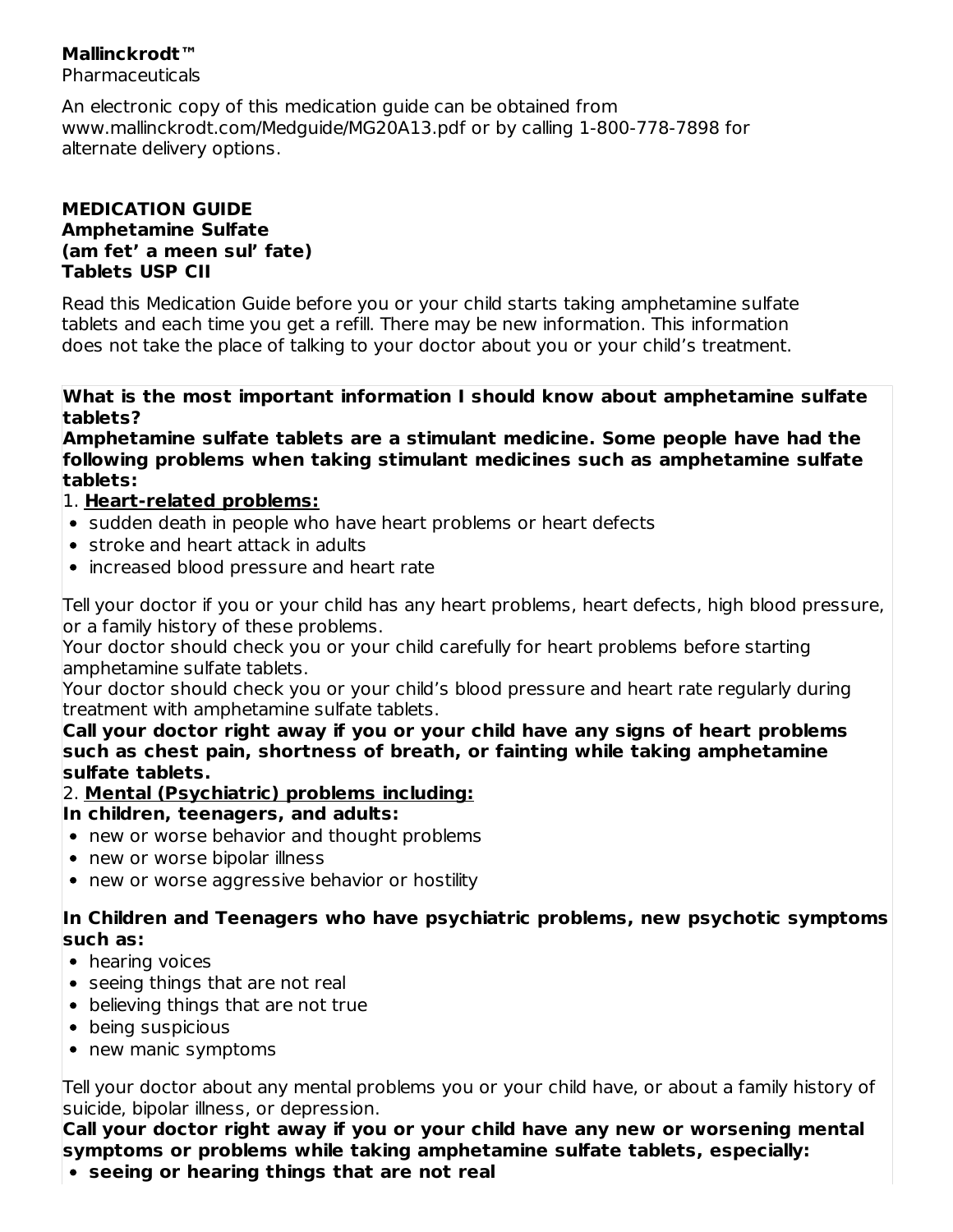# **believing things that are not real**

**being suspicious**

## 3. **Circulation problems in fingers and toes** [Peripheral vasculopathy, including Raynaud's phenomenon].

- Fingers or toes may feel numb, cool, painful
- Fingers or toes may change color from pale, to blue, to red

Tell your doctor if you have or your child has numbness, pain, skin color change, or sensitivity to temperature in your fingers or toes.

#### **Call your doctor right away if you have or your child has any signs of unexplained wounds appearing on fingers or toes while taking amphetamine sulfate tablets.**

## **What are amphetamine sulfate tablets?**

- Amphetamine sulfate tablets are a central nervous system stimulant prescription medicine used for the treatment of:
	- **a sleep disorder called narcolepsy.**
	- **Attention-Deficit Hyperactivity Disorder (ADHD).** Amphetamine sulfate tablets may help increase attention and decrease impulsiveness and hyperactivity in patients with ADHD. Amphetamine sulfate tablets should be used as part of a total treatment program for ADHD that may include counseling or other therapies.
	- **exogenous obesity.** Amphetamine sulfate tablets may be used as part of a short-term, weight reduction program for obesity.
- Amphetamine sulfate tablets are not for use as an anorectic agent for exogenous obesity in children less than 12 years of age.
- Amphetamine sulfate tablets are not for use for ADHD in children less than 3 years old.
- The effects of long term use of amphetamine sulfate tablets in children are not known.

**Amphetamine sulfate tablets are a federally controlled substance (CII) because it contains amphetamine that can be a target for people who abuse prescription medicines or street drugs. Keep amphetamine sulfate tablets in a safe place to protect it from theft. Never give your amphetamine sulfate tablets to anyone else, because it may cause death or harm them. Selling or giving away amphetamine sulfate tablets is against the law.**

Tell your doctor if you or your child has (or has a family history of) ever abused or been dependent on alcohol, prescription medicines or street drugs.

# **Who should not take amphetamine sulfate tablets?**

#### **Do not take amphetamine sulfate tablets if you or your child:**

- have heart problems or hardening of the arteries
- have moderate to severe high blood pressure
- have hyperthyroidism
- are very anxious, tense, or agitated
- have a history of drug abuse
- are taking or have taken within the past 14 days an anti-depression medicine called a monoamine oxidase inhibitor or MAOI
- are sensitive to, allergic to, or had a reaction to other stimulant medicines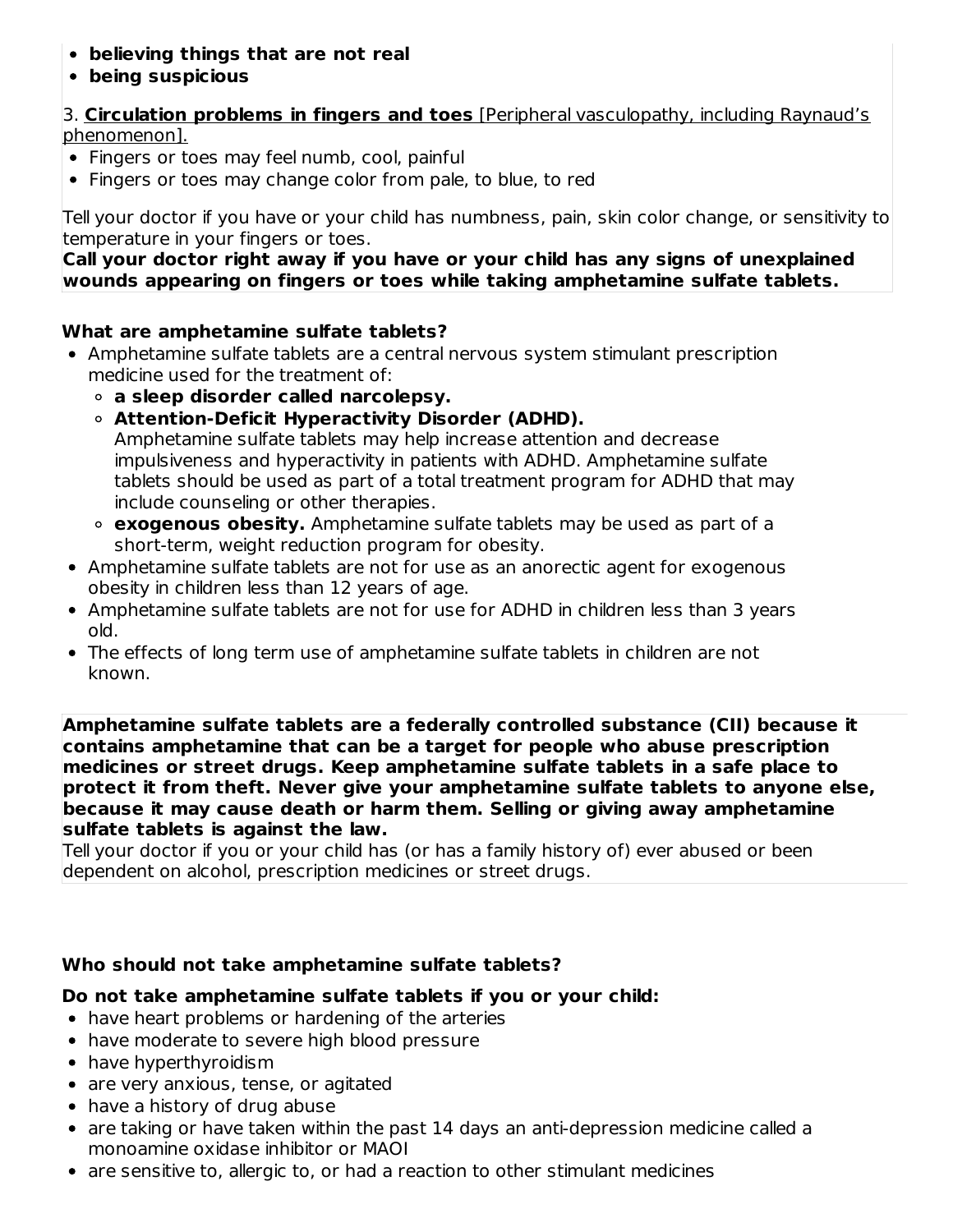# **What should I tell my doctor before taking amphetamine sulfate tablets?**

## **Before you or your child takes amphetamine sulfate tablets, tell your doctor if you or your child has or if there is a family history of:**

- heart problems, heart defects, high blood pressure
- mental problems including psychosis, mania, bipolar illness, or depression
- tics or Tourette's syndrome
- thyroid problems
- seizures or have had an abnormal brain wave test (EEG)
- circulation problems in fingers and toes

# **Tell your doctor if:**

- you or your child are pregnant or planning to become pregnant. It is not known if amphetamine sulfate tablets will harm your unborn baby.
- you or your child are breastfeeding or plan to breastfeed. Amphetamine sulfate can pass into your milk and may harm your baby. Talk to your doctor about the best way to feed your baby if you take amphetamine sulfate tablets. Do not breastfeed while taking amphetamine sulfate tablets.

**Tell your doctor about all the medicines that you or your child takes,** including prescription and nonprescription medicines, vitamins, and herbal supplements.

Amphetamine sulfate tablets and some medicines may interact with each other and cause serious side effects. Sometimes the doses of other medicines will need to be adjusted while taking amphetamine sulfate tablets.

Your doctor will decide whether amphetamine sulfate tablets can be taken with other medicines.

Especially tell your doctor if you or your child takes:

- stomach acid medicines
- anti-depression medicines including MAOIs
- anti-psychotic medicines
- $\bullet$  lithium
- cold or allergy medicines that contain decongestants
- blood pressure medicines
- narcotic pain medicines
- seizure medicines
- blood thinner medicines

Know the medicines that you or your child takes.

Keep a list of your medicines with you to show your doctor and pharmacist when you get a new medicine.

#### **Do not start any new medicine while taking amphetamine sulfate tablets without talking to your doctor first.**

# **How should I take amphetamine sulfate tablets?**

- Take amphetamine sulfate tablets exactly as your doctor tells you to take it.
- Your doctor may change the dose until it is right for you or your child.
- The first dose of the day is usually taken when you first wake in the morning.
- Amphetamine sulfate tablets may cause problems sleeping if taken late at night.
- Amphetamine sulfate tablets can be taken with or without food.
- From time to time, your doctor may stop amphetamine sulfate tablets treatment for a while to check ADHD symptoms.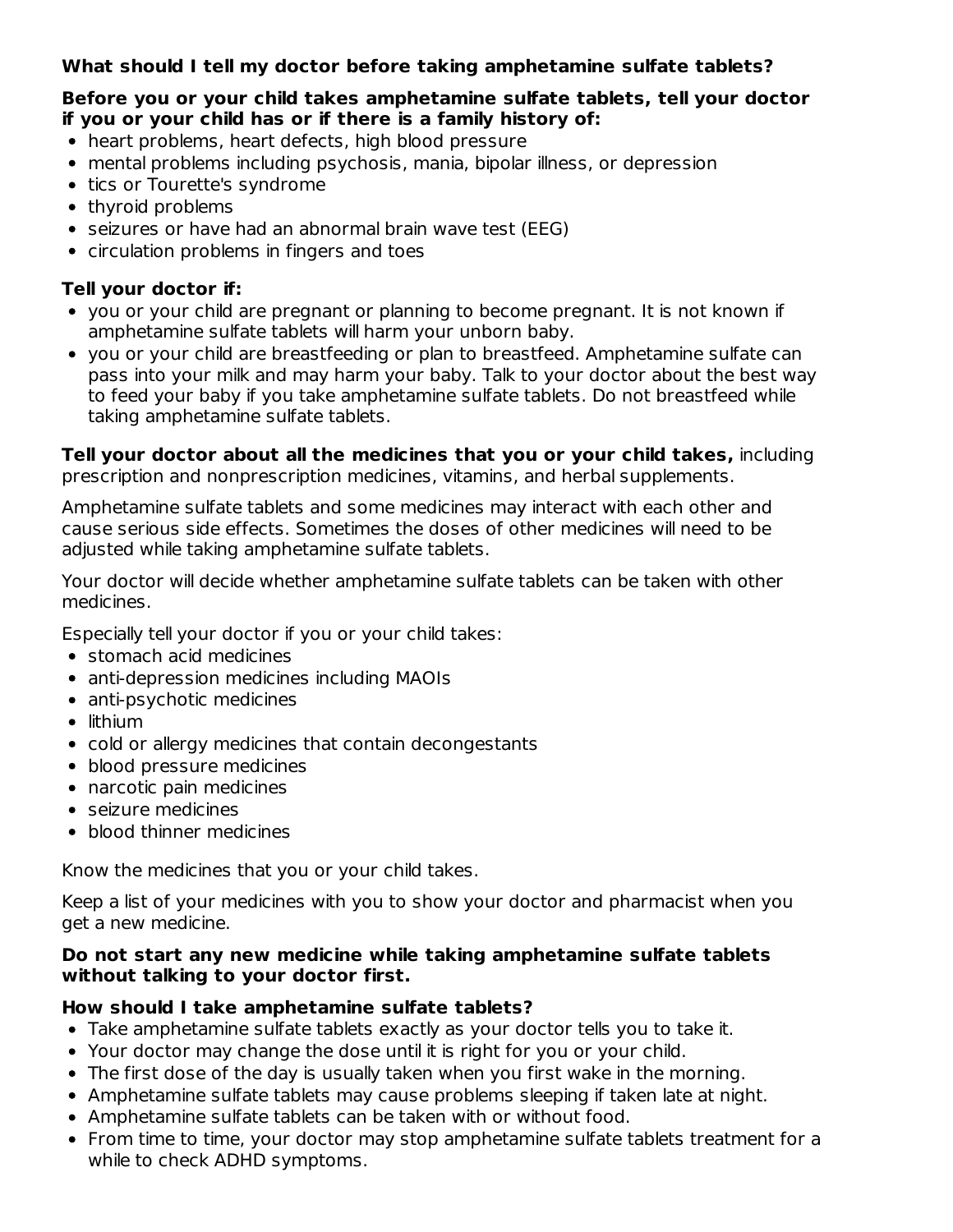- Your doctor may do regular checks of the blood, heart, and blood pressure while taking amphetamine sulfate tablets.
- Children should have their height and weight checked often while taking amphetamine sulfate tablets. Amphetamine sulfate tablets treatment may be stopped if a problem is found during these check-ups.
- If you or your child takes too many amphetamine sulfate tablets, call your doctor right away, or go to the nearest hospital emergency room.

## **What should I avoid while taking amphetamine sulfate tablets?**

Do not drive, operate machinery, or do other dangerous activities until you know how amphetamine sulfate tablets affect you.

## **What are possible side effects of amphetamine sulfate tablets?**

#### **Amphetamine sulfate tablets may cause serious side effects, including:**

See **"What is the most important information I should know about amphetamine sulfate tablets?"** for information on reported heart and mental problems.

## **Other serious side effects include:**

- slowing of growth (height and weight) in children
- seizures, mainly in people with a history of seizures
- eyesight changes or blurred vision
- Serotonin syndrome. A potentially life-threatening problem called serotonin syndrome can happen when medicines such as amphetamine sulfate tablets are taken with certain other medicines. Symptoms of serotonin syndrome may include:
	- agitation, hallucinations, coma or other changes in mental status
	- problems controlling your movements or muscle twitching
	- fast heartbeat
	- high or low blood pressure
	- o sweating or fever
	- nausea or vomiting
	- diarrhea
	- muscle stiffness or tightness

#### **The most common side effects of amphetamine sulfate tablets include:**

- headache
- stomach ache
- trouble sleeping
- decreased appetite
- unpleasant taste
- nervousness
- dizziness
- sexual problems (impotence in males)
- vomiting
- $\bullet$  itching
- diarrhea or constipation
- dry mouth
- weight loss
- mood swings

Talk to your doctor if you or your child have side effects that are bothersome or do not go away.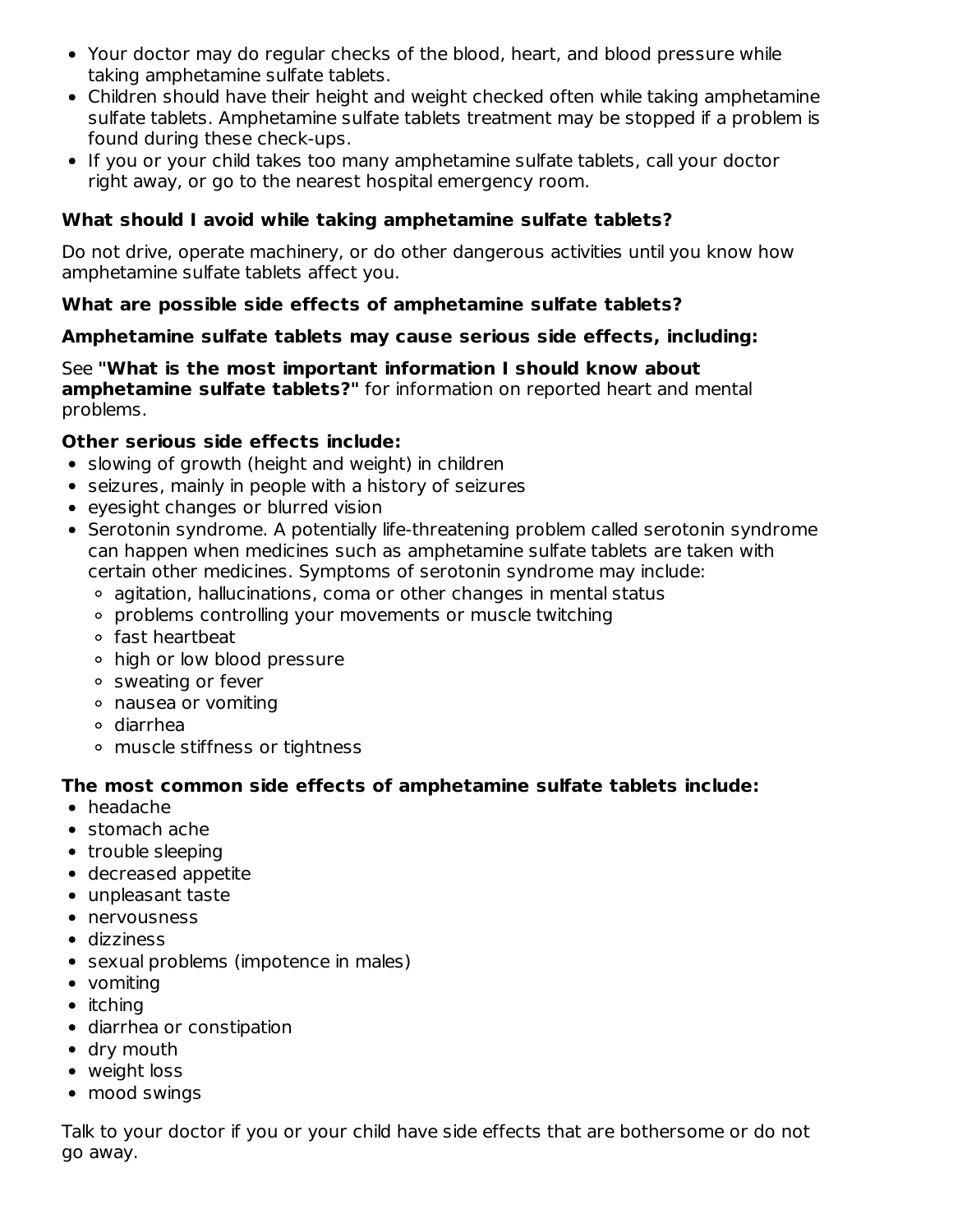These are not all the possible side effects of amphetamine sulfate tablets. For more information ask your doctor or pharmacist.

Call your doctor for medical advice about side effects. You may report side effects to SpecGx LLC at 1-800-778-7898 or FDA at 1-800-FDA-1088.

## **How should I store amphetamine sulfate tablets?**

- Store amphetamine sulfate tablets at room temperature between 68°F to 77°F (20°C to  $25^{\circ}$ C).
- Keep amphetamine sulfate tablets and all medicines out of the reach of children.

## **General information about the safe and effective use of amphetamine sulfate tablets.**

Medicines are sometimes prescribed for purposes other than those listed in a Medication Guide. Do not use amphetamine sulfate tablets for a condition for which it was not prescribed. Do not give amphetamine sulfate tablets to other people, even if they have the same condition. It may harm them and it is against the law.

This Medication Guide summarizes the most important information about amphetamine sulfate tablets. If you would like more information, talk with your doctor. You can ask your doctor or pharmacist for information about amphetamine sulfate tablets that was written for healthcare professionals.

For more information about amphetamine sulfate tablets, please contact SpecGx LLC at 1-800-778-7898.

## **What are the ingredients in amphetamine sulfate tablets?**

**Active Ingredient:** amphetamine sulfate

**Inactive Ingredients:** crospovidone, silicified microcrystalline cellulose, silicon dioxide, and stearic acid. The 10 mg tablet also contains FD&C Blue #1.

This Medication Guide has been approved by the U.S. Food and Drug Administration.

Manufactured by: SpecGx LLC, Webster Groves, MO 63119 USA www.mallinckrodt.com or call 1-800-778-7898

Issued: 06/2020 MG20A13

**Mallinckrodt™**

# **PRINCIPAL DISPLAY PANEL - 5 mg Tablet Bottle Label**

NDC 0406-1219-01 **100 Tablets**

#### **Amphetamine Sulfate Tablets USP CII**

#### **5 mg**

#### **Rx only**

Pharmacist: Dispense the Medication Guide provided separately to each patient.

#### **Mallinckrodt™**

L00A64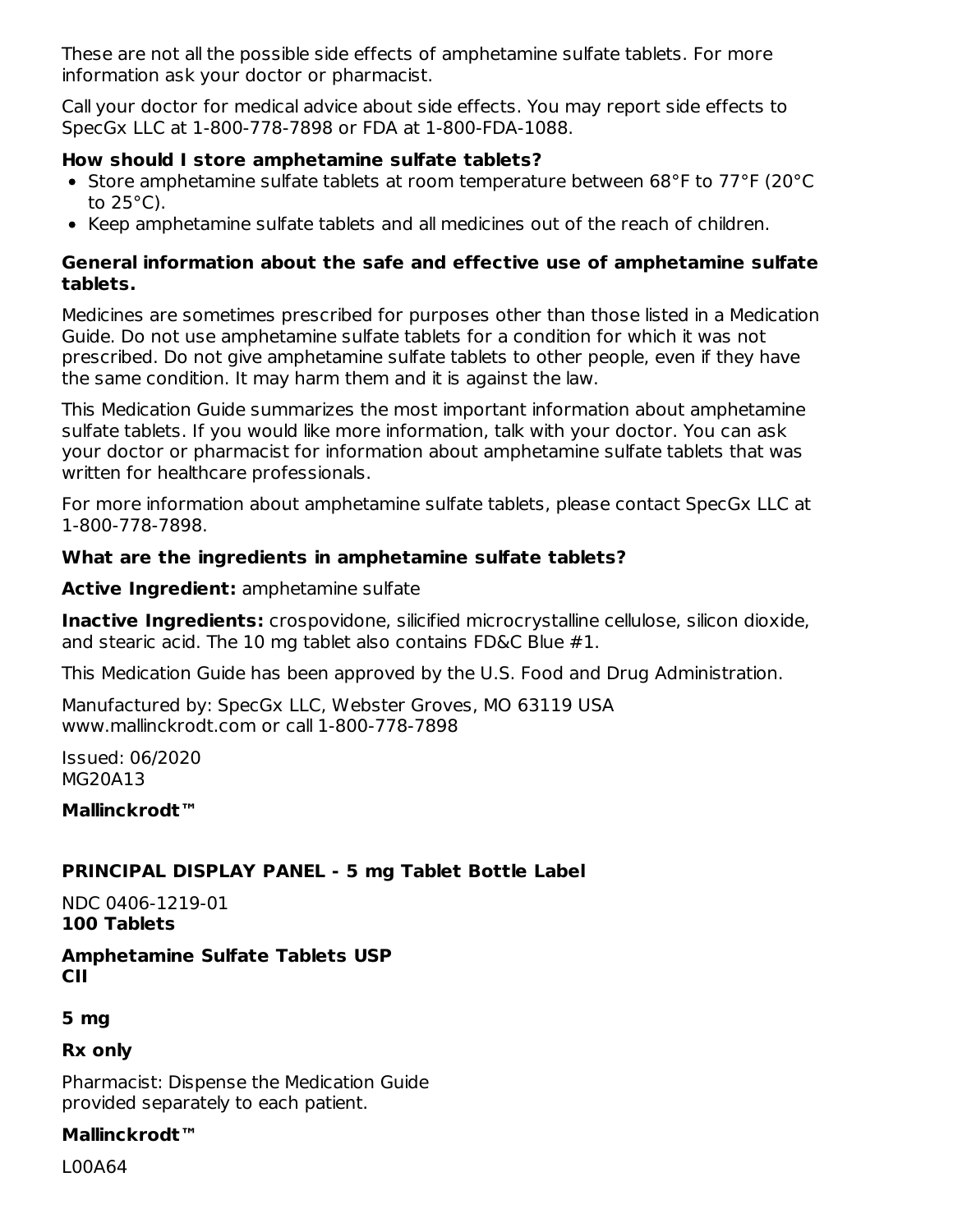

# **PRINCIPAL DISPLAY PANEL - 10 mg Tablet Bottle Label**

NDC 0406-1220-01 **100 Tablets**

**Amphetamine Sulfate Tablets USP CII**

**10 mg**

#### **Rx only**

Pharmacist: Dispense the Medication Guide provided separately to each patient.

#### **Mallinckrodt™**

L00A63 Rev 05/2019



# **AMPHETAMINE SULFATE** amphetamine sulfate tablet **Product Information Product Type** HUMAN PRESCRIPTION DRUG **Item Code (Source)** NDC:0406-1219 **Route of Administration** ORAL **DEA Schedule** CII **Active Ingredient/Active Moiety Ingredient Name Basis of Strength Strength Amphetamine Sulfate** (UNII: 6DPV8NK46S) (Amphetamine - UNII:CK833KGX7E) Amphetamine Sulfate 5 mg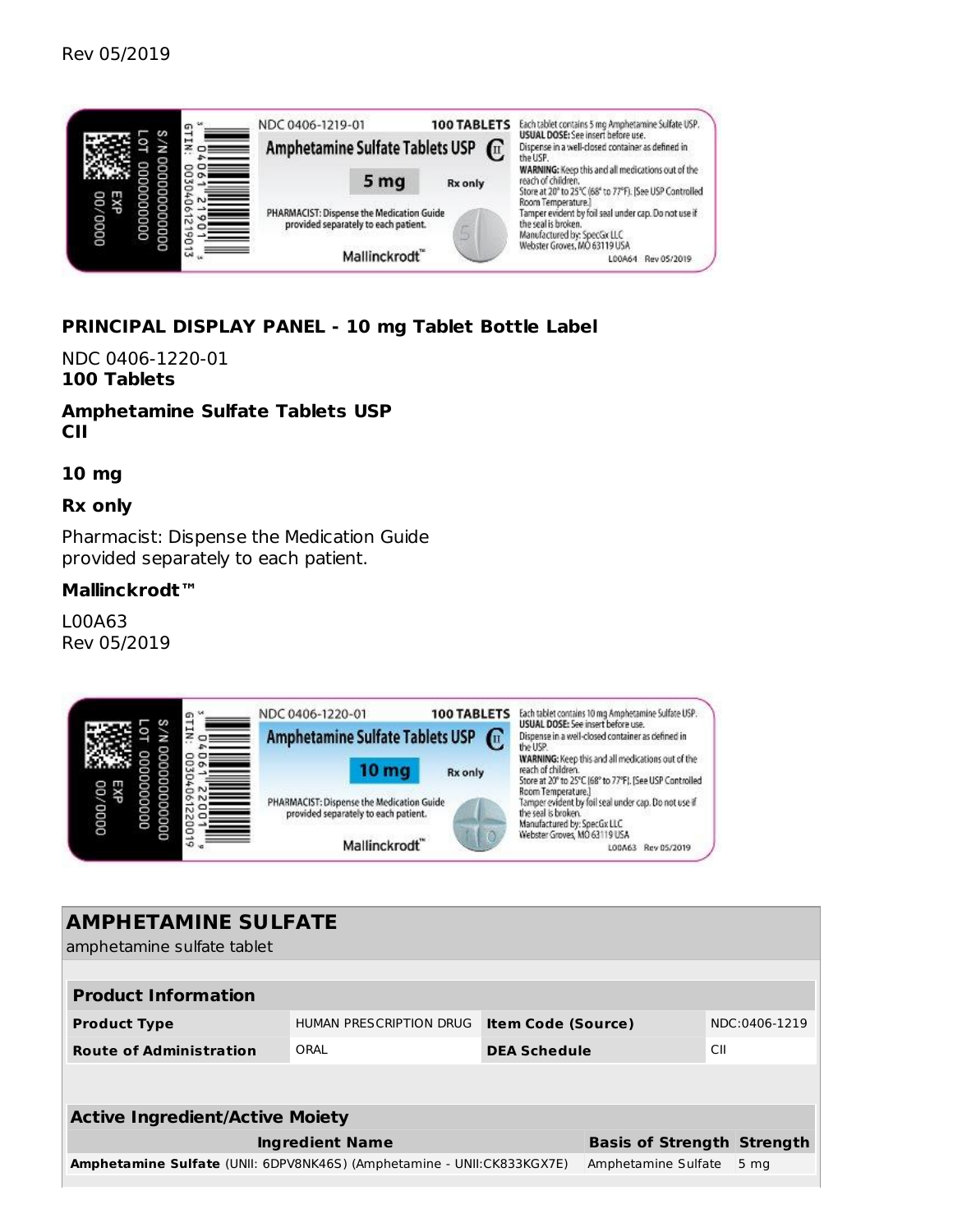| <b>Inactive Ingredients</b>                   |                        |                     |                        |                      |  |  |  |  |
|-----------------------------------------------|------------------------|---------------------|------------------------|----------------------|--|--|--|--|
|                                               | <b>Ingredient Name</b> |                     |                        | <b>Strength</b>      |  |  |  |  |
| CROSPOVIDONE (UNII: 2S7830E561)               |                        |                     |                        |                      |  |  |  |  |
| MICROCRYSTALLINE CELLULOSE (UNII: OP1R32D61U) |                        |                     |                        |                      |  |  |  |  |
| <b>STEARIC ACID (UNII: 4ELV7Z65AP)</b>        |                        |                     |                        |                      |  |  |  |  |
| <b>SILICON DIOXIDE (UNII: ETJ7Z6XBU4)</b>     |                        |                     |                        |                      |  |  |  |  |
|                                               |                        |                     |                        |                      |  |  |  |  |
| <b>Product Characteristics</b>                |                        |                     |                        |                      |  |  |  |  |
| Color                                         | <b>WHITE</b>           | <b>Score</b>        |                        | 2 pieces             |  |  |  |  |
| <b>Shape</b>                                  | <b>ROUND</b>           | <b>Size</b>         |                        | 9 <sub>mm</sub>      |  |  |  |  |
| <b>Flavor</b>                                 |                        | <b>Imprint Code</b> |                        | M;5                  |  |  |  |  |
| <b>Contains</b>                               |                        |                     |                        |                      |  |  |  |  |
|                                               |                        |                     |                        |                      |  |  |  |  |
|                                               |                        |                     |                        |                      |  |  |  |  |
| <b>Packaging</b>                              |                        |                     |                        |                      |  |  |  |  |
| $+$<br>Hom Codo                               | Daekaan Decerintian    |                     | <b>Marketing Start</b> | <b>Marketing End</b> |  |  |  |  |

|                       | <b>Item Code</b> | <b>Package Description</b>                                           | <b>Marketing Start</b><br><b>Date</b> | <b>Marketing End</b><br><b>Date</b> |  |  |
|-----------------------|------------------|----------------------------------------------------------------------|---------------------------------------|-------------------------------------|--|--|
|                       | -01              | NDC:0406-1219- 100 in 1 BOTTLE; Type 0: Not a Combination<br>Product | 02/28/2021                            |                                     |  |  |
|                       |                  |                                                                      |                                       |                                     |  |  |
| Markating Information |                  |                                                                      |                                       |                                     |  |  |

| <b>Marketing Information</b> |                                                           |                                |                              |  |  |  |
|------------------------------|-----------------------------------------------------------|--------------------------------|------------------------------|--|--|--|
| <b>Marketing</b><br>Category | <b>Application Number or Monograph</b><br><b>Citation</b> | <b>Marketing Start</b><br>Date | <b>Marketing End</b><br>Date |  |  |  |
| <b>ANDA</b>                  | ANDA213583                                                | 02/28/2021                     |                              |  |  |  |
|                              |                                                           |                                |                              |  |  |  |

| AMPHETAMINE SULFATE<br>amphetamine sulfate tablet                                             |                                   |                           |  |     |                  |  |  |
|-----------------------------------------------------------------------------------------------|-----------------------------------|---------------------------|--|-----|------------------|--|--|
|                                                                                               |                                   |                           |  |     |                  |  |  |
| <b>Product Information</b>                                                                    |                                   |                           |  |     |                  |  |  |
| <b>Product Type</b>                                                                           | HUMAN PRESCRIPTION DRUG           | <b>Item Code (Source)</b> |  |     | NDC:0406-1220    |  |  |
| <b>Route of Administration</b>                                                                | ORAI<br><b>DEA Schedule</b>       |                           |  | CII |                  |  |  |
|                                                                                               |                                   |                           |  |     |                  |  |  |
| <b>Active Ingredient/Active Moiety</b>                                                        |                                   |                           |  |     |                  |  |  |
| <b>Ingredient Name</b>                                                                        | <b>Basis of Strength Strength</b> |                           |  |     |                  |  |  |
| Amphetamine Sulfate (UNII: 6DPV8NK46S) (Amphetamine - UNII:CK833KGX7E)<br>Amphetamine Sulfate |                                   |                           |  |     | 10 <sub>mg</sub> |  |  |
|                                                                                               |                                   |                           |  |     |                  |  |  |
| <b>Inactive Ingredients</b>                                                                   |                                   |                           |  |     |                  |  |  |
| <b>Ingredient Name</b>                                                                        |                                   |                           |  |     | <b>Strength</b>  |  |  |
| CROSPOVIDONE (UNII: 2S7830E561)                                                               |                                   |                           |  |     |                  |  |  |

 $\overline{\phantom{a}}$ 

| <b>Inactive Ingredients</b>                   |                 |  |  |  |  |  |
|-----------------------------------------------|-----------------|--|--|--|--|--|
| <b>Ingredient Name</b>                        | <b>Strength</b> |  |  |  |  |  |
| <b>CROSPOVIDONE</b> (UNII: 2S7830E561)        |                 |  |  |  |  |  |
| MICROCRYSTALLINE CELLULOSE (UNII: OP1R32D61U) |                 |  |  |  |  |  |
| <b>STEARIC ACID (UNII: 4ELV7Z65AP)</b>        |                 |  |  |  |  |  |
| <b>FD&amp;C Blue No. 1 (UNII: H3R47K3TBD)</b> |                 |  |  |  |  |  |
| <b>SILICON DIOXIDE (UNII: ETJ7Z6XBU4)</b>     |                 |  |  |  |  |  |
|                                               |                 |  |  |  |  |  |